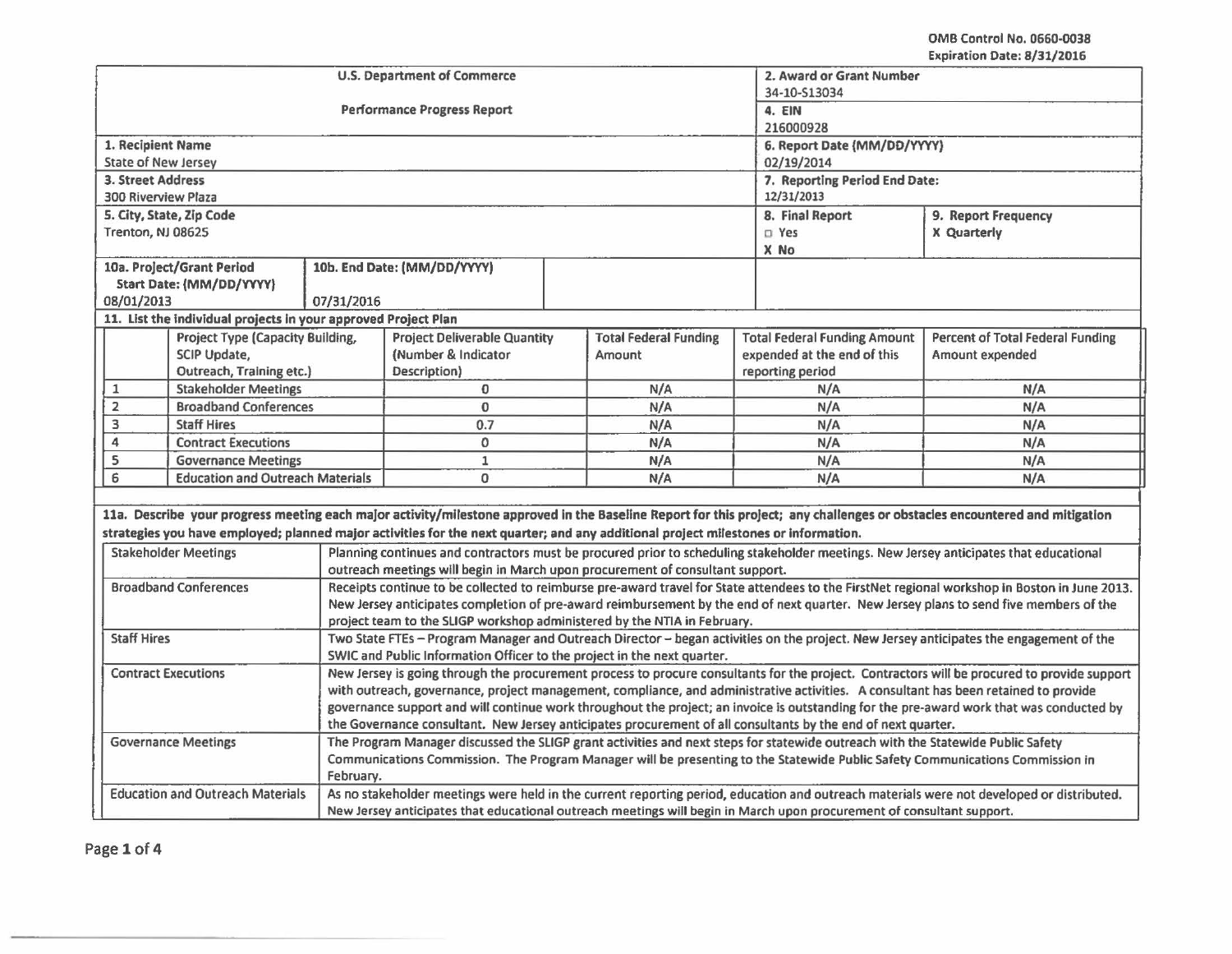| <b>Other Activities</b> | The Program Manager attended the SLIGP PPR webinar, to gain better knowledge in the reporting practices with the grant guidelines.   |
|-------------------------|--------------------------------------------------------------------------------------------------------------------------------------|
|                         | Additionally, the Program Manager attended the FirstNet SPOC/SWIC meeting, allowing for an introductory discussion with the FirstNet |
|                         | outreach team to discuss next steps that FirstNet will request of the State during Phase 1 activities.                               |

11b. If the project team anticipates requesting any changes to the approved Baseline Report in the next quarter, describe those below. Note that any substantive changes to the Baseline Report must be approved by the Department of Commerce before Implementation.

We anticipated attending 4 governance meetings in the current reporting period and 4 in the next quarter. Due to delays in procuring governance support, we have not been able to attend as many governance meetings as indicated. Additionally, due to delays in procuring consultant support for outreach and project management, we have not been able to meet with stakeholders as previously indicated. New Jersey anticipates procurement of all consultants by the end of next quarter. As no stakeholder meetings were held in the current reporting period, education and outreach materials were not developed or distributed. New Jersey anticipates that educational outreach meetings will begin in March upon procurement of consultant support.

We anticipated the start of educational and outreach activities in this quarter; however, due to delays in procurement of consultant support, no activities were conducted in the current reporting period. No funds were expended towards the project except for activities conducted by the Program Manager and the Outreach Director. We anticipate expending funds designated for previous quarters and pre-award activities in the next quarter.

llc. Provide any other Information that would be useful to NTIA as it assesses this project's progress.

The team is being developed and discussing major milestones for future quarters. Once the project team Is fully staffed, the project will begin to progress smoothly.

Ud. Describe any success stories or best practices you have Identified. Please be as specific as possible. As the project is not fully staffed, New Jersey has no success stories or best practices to share this quarter.

## 12. Personnel

12a. If the project is not fully staffed, describe how any lack of staffing may Impact the project's time line and when the project will be fully staffed.

The project is not fully staffed, but we anticipate hiring all staff by Q3, as projected in our Baseline/Expenditure Plan. We don't anticipate any changes to the project's timeline. The SWIC, governance body members, and key stakeholder staff have not been engaged on the project, but will start billing work on the project in the next quarter.

## 12b. Staffing Table

| Job Title                | FTE <sub>%</sub> | <b>Project(s) Assigned</b>                                                                                 | Change                |
|--------------------------|------------------|------------------------------------------------------------------------------------------------------------|-----------------------|
| Program Manager          | 33               | Programmatic direction for all Public Safety broadband projects and Point of Contact<br>for FirstNet/SLIGP | Started work on SLIGP |
| <b>Outreach Director</b> | 36.592           | Directs all NJ OIT outreach, including SLIGP                                                               | Started work on SLIGP |
|                          |                  |                                                                                                            |                       |

Page 2 of 4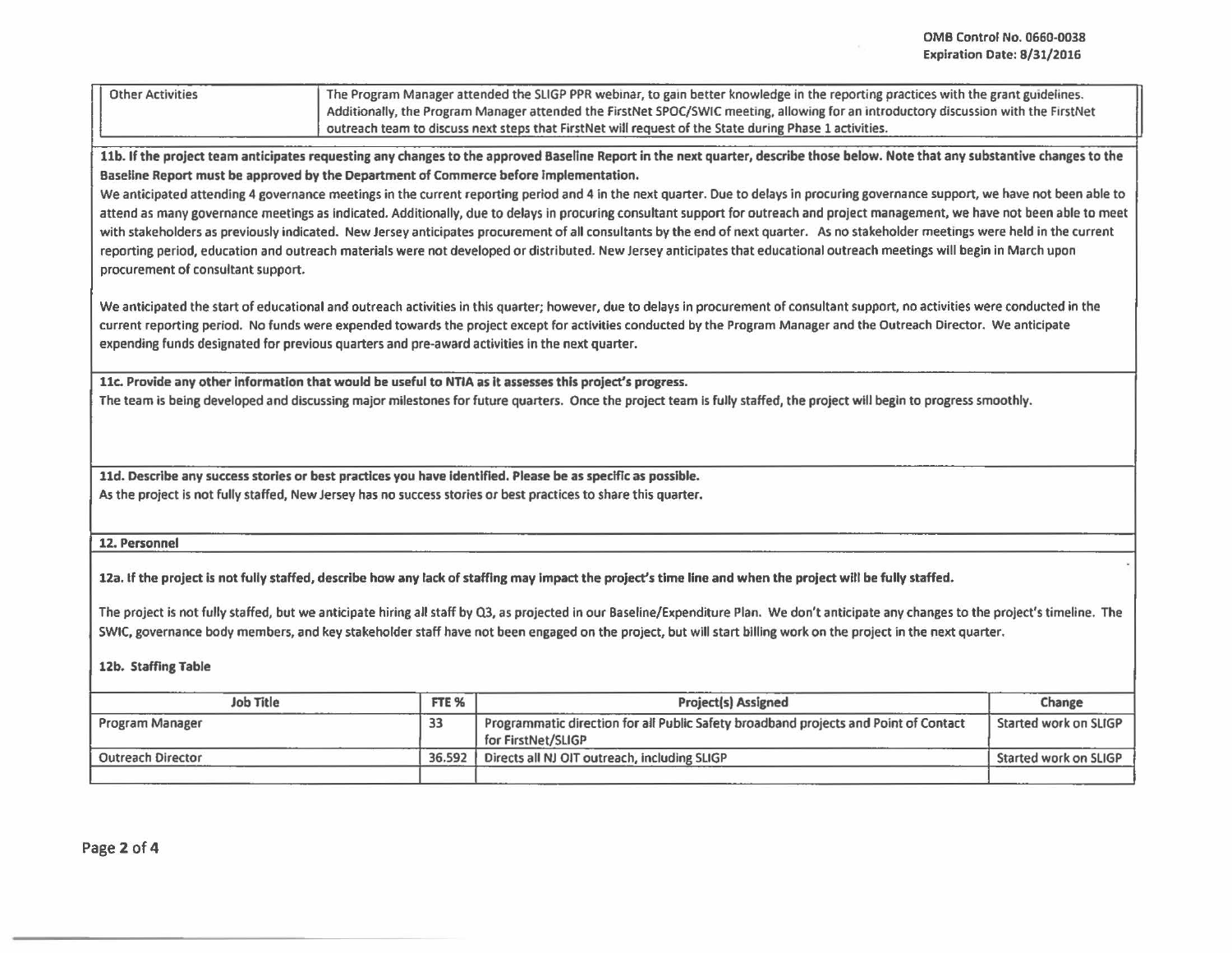|                              |                                                                                            |                                                                                                                                                                                                 |                                   | Add Row                       | <b>Remove Row</b> |                                      |                                                |                                                 |                                 |
|------------------------------|--------------------------------------------------------------------------------------------|-------------------------------------------------------------------------------------------------------------------------------------------------------------------------------------------------|-----------------------------------|-------------------------------|-------------------|--------------------------------------|------------------------------------------------|-------------------------------------------------|---------------------------------|
|                              | 13. Subcontracts (Vendors and/or Subrecipients)                                            |                                                                                                                                                                                                 |                                   |                               |                   |                                      |                                                |                                                 |                                 |
|                              |                                                                                            | 13a. Subcontracts Table - Include all subcontractors. The totals from this table must equal the "Subcontracts Total" in Question 14f.                                                           |                                   |                               |                   |                                      |                                                |                                                 |                                 |
| Name                         | <b>Subcontract Purpose</b>                                                                 | Type<br>(Vendor/Subrec.)                                                                                                                                                                        | RFP/RFQ<br><b>Issued</b><br>(Y/N) | Contract<br>Executed<br>(Y/N) | <b>Start Date</b> | <b>End Date</b>                      | Total<br>Federal<br>Funds<br>Allocated         | <b>Total Matching</b><br><b>Funds Allocated</b> | Project and % Assigned          |
| <b>TBD</b>                   | Project Management,<br>Administrative<br>support, and Finance<br>& Compliance<br>Oversight | Vendor                                                                                                                                                                                          | Y                                 | N                             | <b>TBD</b>        | 7/31/2016                            | \$1,040,220                                    | 50                                              | N/A                             |
| <b>TBD</b>                   | Governance support                                                                         | Vendor                                                                                                                                                                                          | Y                                 | N                             | TBD               | 7/31/2016                            | \$300,000                                      | \$0                                             | N/A                             |
| <b>TBD</b>                   | <b>Broadband SME</b>                                                                       | Vendor                                                                                                                                                                                          | Y                                 | N                             | <b>TBD</b>        | 7/31/2016                            | \$300,150                                      | \$0                                             | N/A                             |
| <b>TBD</b>                   | <b>Outreach specialist</b>                                                                 | Vendor                                                                                                                                                                                          | Y                                 | N                             | <b>TBD</b>        | 7/31/2016                            | \$540,000                                      | \$O                                             | N/A                             |
|                              |                                                                                            | 13b. Describe any challenges encountered with vendors and/or subrecipients.<br>None at this time. We started working on RFP development this quarter and will finalize details next quarter.    |                                   | <b>Add Row</b>                | <b>Remove Row</b> |                                      |                                                |                                                 |                                 |
| 14. Budget Worksheet         |                                                                                            |                                                                                                                                                                                                 |                                   |                               |                   |                                      |                                                |                                                 |                                 |
|                              |                                                                                            | Columns 2, 3 and 4 must match your current project budget for the entire award, which is the SF-424A on file.<br>Only list matching funds that the Department of Commerce has already approved. |                                   |                               |                   |                                      |                                                |                                                 |                                 |
| Project Budget Element (1)   |                                                                                            | <b>Federal Funds</b><br>Awarded (2)<br>Funds (3)                                                                                                                                                | <b>Approved Matching</b>          | <b>Total Budget</b><br>(4)    |                   | <b>Federal Funds</b><br>Expended (5) | <b>Approved Matching Funds</b><br>Expended (6) |                                                 | <b>Total Funds Expended (7)</b> |
| a. Personnel Salaries        |                                                                                            | \$100,923                                                                                                                                                                                       | \$435,131                         | \$536,054                     |                   | \$1,978                              | \$4,714                                        |                                                 | \$6,692                         |
| b. Personnel Fringe Benefits |                                                                                            | \$0                                                                                                                                                                                             | \$181,634                         | \$181,634                     |                   | \$0                                  | \$2,138                                        |                                                 | \$2,138                         |
| c. Travel                    |                                                                                            | \$51,120                                                                                                                                                                                        | \$0                               | \$51,120                      |                   | \$0                                  | \$0                                            |                                                 | \$0                             |
| d. Equipment                 |                                                                                            | \$0                                                                                                                                                                                             | \$0                               | \$O                           |                   | \$0                                  | \$0                                            |                                                 | \$0                             |
| e. Materials/Supplies        |                                                                                            | \$8,038                                                                                                                                                                                         | \$0                               | \$8,038                       |                   | \$0                                  | \$0                                            |                                                 | \$0                             |
| f. Subcontracts Total        |                                                                                            | \$2,514,197                                                                                                                                                                                     | SO                                | \$2,514,197                   |                   | \$0                                  | SO                                             |                                                 | SO.                             |

Page 3 of 4